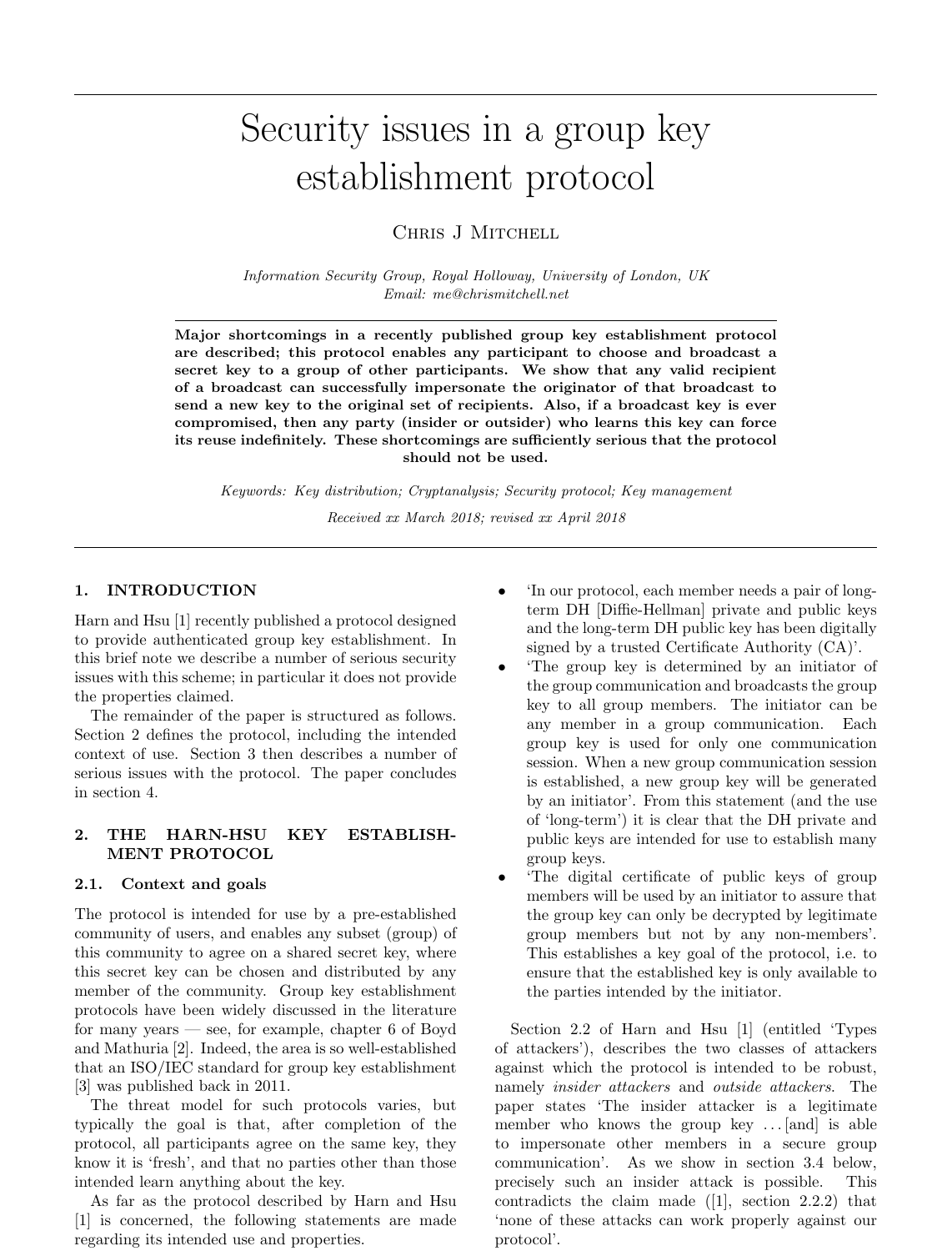#### 2.2. Related work

The Harn-Hsu protocol uses a combination of secret sharing and Diffie-Hellman key agreement. The use of secret sharing as part of a group key establishment protocol is long-established (see, for example, section 6.7.2 of Boyd and Mathuria [2]). However, this approach is known to have shortcomings; in particular the following issue is described in [2].

However, when we look at the question of sending different session keys over time there are some problems. A malicious principal who obtains one key gains information regarding the shares of other principals . . .

As we describe below, a related problem arises with the Harn-Hsu scheme. Indeed, the fact that the Harn-Hsu protocol has serious flaws is hardly surprising given the unfortunate history of the area. Back in 2010, Harn and Lin [4] described a group key transfer protocol based on secret sharing which is not only mathematically flawed, but also possesses very serious security issues; this gave rise not only to a number of papers pointing out the flaws (see, for example, [5, 6]), but also to further flawed protocols attempting to 'fix' these flaws. Some of the history of this domain can be found in the recent paper of Liu et al [7].

### 2.3. The protocol

The following requirements apply for use of the protocol.

- The protocol is designed to work within a set  $\mathcal{U} = \{U_1, U_2, \ldots, U_n\}$  of *n* users.
- Integers  $p$ ,  $q$  and  $g$  must be agreed by all members of  $U$ , where p is a large prime (a length of 1024 bits is suggested), q is a prime factor of  $p-1$  (a length of 160 bits is suggested), and  $q(1 < q < p)$  is a generator of  $\mathbb{Z}_q$ . All participants must also agree on a one-way hash-function h.
- Every user  $U_i$  must:
	- have a unique identifier  $ID_i$  (an integer satisfying  $0 \leq \text{ID}_i \leq q-1$ , and
	- choose a Diffie-Hellman private key  $x_i \in \mathbb{Z}_q$ , and obtain a CA-signed certificate for the associated public key  $y_i = g^{x_i} \text{ mod } q$ .

Now suppose user  $U_w$  wishes to act as an *initiator*, and establish a new secret key  $K$  between the members of a group of users  $\mathcal{U}'$  ( $\mathcal{U}' \subseteq \mathcal{U}$ ). It is not stated explicitly, but the initiator can choose the key  $K$ freely (and, presumably, at random). Suppose  $\mathcal{U}' =$  $\{U_{z_1}, U_{z_2}, \ldots, U_{z_\ell}\}\;$  for some  $\ell$   $(1 \leq \ell \leq n)$ , where  $1 \leq z_i \leq n$  for every  $i \ (1 \leq i \leq \ell).$ 

Observe that we have made two minor changes to the notation of [1] to avoid possible confusion. Harn and Hsu refer to the initiator as  $U_s$ , but they also use  $s$  to denote a ephemeral secret known only to the initiator. They refer to the members of the group  $\mathcal{U}'$ as  $\{U_{r_1}, U_{r_2}, \ldots, U_{r_\ell}\}\$ , but they then use r to denote a function of the ephemeral secret s.

The initiator proceeds as follows.

- 1. The initiator selects a one-time (ephemeral) secret  $s \in \mathbb{Z}_q$ , and computes  $r = g^s \mod q$ .
- 2. The initiator obtains trusted copies of the public keys  $y_{z_i}$  of every member of  $\mathcal{U}'$ , e.g. by obtaining and verifying the relevant public key certificates, and for every  $i$   $(1 \leq i \leq \ell)$  uses its own private key  $x_w$  and the ephemeral secret s to compute a one-time shared secret key

$$
k_{z_i} = (y_{z_i}^{x_w+s} \bmod p) \bmod q.
$$

3. The initiator uses Lagrange interpolation to determine a polynomial  $f(x)$  of degree  $\ell$  which passes through the following set of  $\ell + 1$  points:

 $\{ (0, K), (\text{ID}_{z_1}, k_{z_1}), (\text{ID}_{z_2}, k_{z_2}), \ldots, (\text{ID}_{z_\ell}, k_{z_\ell}) \}$ 

observing that the key  $K$  is treated here as an integer in  $\mathbb{Z}_q$ , i.e. the choice of q constrains the length of the established key K.

- 4. The initiator chooses an arbitrary set  $S =$  ${a_1, a_2, \ldots, a_\ell}$  of size  $\ell$ , where  $a_i \in \mathbb{Z}_q$  for every i and  $S \cap \mathcal{U}' = \emptyset$ , and computes the  $\ell+1$  public values  $(a_1, f(a_1)), (a_2, f(a_2)), \ldots, (a_\ell, f(a_\ell))$  and  $h(t||K)$ , where  $t$  is a timestamp.
- 5. The initiator now broadcasts r, t and the  $\ell + 1$ public values

 $(a_1, f(a_1)), (a_2, f(a_2)), \ldots, (a_\ell, f(a_\ell)), h(t||K)$ 

to all members of  $\mathcal{U}'.$ 

On receipt of the broadcast, each user  $U_{z_i} \in \mathcal{U}'$  $(1 \leq i \leq \ell)$  proceeds as follows.

1.  $U_{z_i}$  recomputes the one-time secret key (shared with the initiator) as:

$$
k_{z_i} = ((ry_w)^{x_{z_i}} \bmod p) \bmod q.
$$

2.  $U_{z_i}$  uses Lagrange interpolation to recompute the polynomial  $f(x)$  of degree  $\ell$ , using the following set of  $\ell + 1$  points:

 $\{(\text{ID}_{z_i}, k_{z_i}), (a_1, f(a_1)), (a_2, f(a_2)), \ldots, (a_\ell, f(a_\ell))\}.$ 

 $U_{z_i}$  can now recover  $K' = f(0)$ .

3.  $U_z$  verifies that the received timestamp t is sufficiently recent, computes  $h(t||K')$ , and checks that this equals the received hash value. If so, the recomputed key K' is correct, i.e.  $K' = K$ , and can be used for group communication.

#### 2.4. Security claims

Amongst others, Harn and Hsu [1] make the following claims regarding the security properties of the protocol.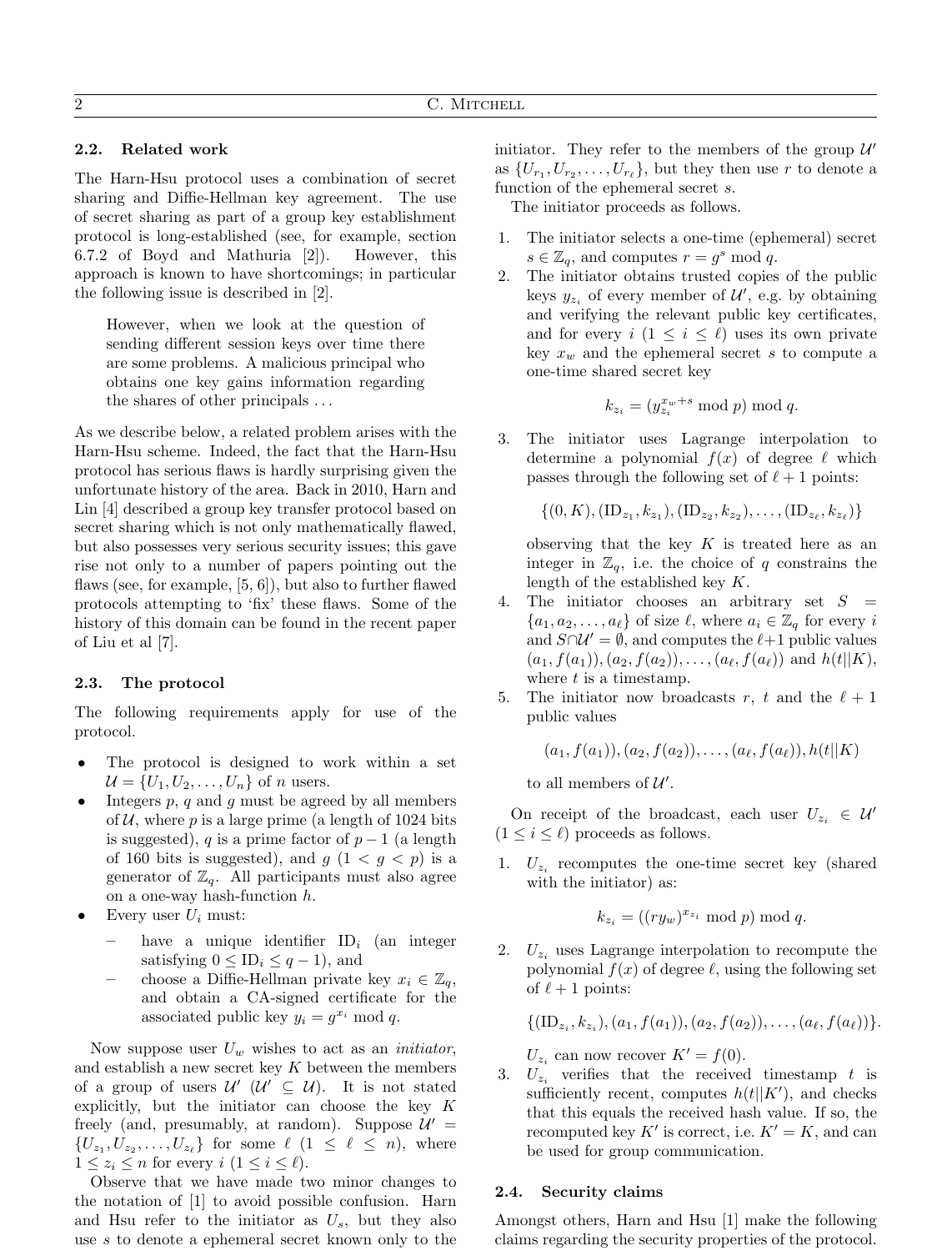- 1. The protocol provides key authentication. The meaning of this is not made completely clear, but it would appear that (and following common use of the term) this means that the group member can verify that the key originates from the claimed initiator and that it is a 'fresh' key, i.e. it was sent by the initiator at the time indicated in the timestamp t.
- 2. The security of the secret sharing encryption is unconditionally secure.

# 3. ANALYSIS

We now describe a number of serious issues with the protocol, including cases where the protocol does not satisfy the security properties claimed of it.

### 3.1. Missing information

We firstly observe that, apart from the abuses of notation observed above, the specification is missing certain key elements, including the following.

- It is not explicitly stated that  $ID_i$  must be an element of  $\mathbb{Z}_q$ .
- The message broadcast by the initiator must contain both the identifier of the initiator and the identifiers of the members of the group  $\mathcal{U}'$ . If the latter was not the case, then every user in  $\mathcal U$  would be obliged to attempt to obtain the key  $K$ , and will only discover they are not a member of the group  $\mathcal{U}'$ when the hash comparison fails. This would impose a very significant unnecessary computational load on the global user set. Moreover, the intended recipients would not know which other users know the key, making its use problematic.

#### 3.2. Unconditional security

It is claimed that 'the security of the secret sharing encryption is unconditionally secure' (see claim 2 of section 2.4). However, it is easy to see that the only part of the scheme which can be considered as in any sense unconditionally secure is the reconstruction of f. However, if the discrete logarithm problem can be solved with respect to g in  $\mathbb{Z}_p$ , then clearly all user private keys can be obtained from their public keys, meaning that anyone with access to the relevant public keys can obtain  $K$  from a broadcast. That is, in no sense is the encryption of  $K$  unconditionally secure.

#### 3.3. Effects of compromise of a group key

Suppose a group key  $K$  is compromised, i.e. it becomes available to a malicious party  $M$  (insider or outsider), who also has access to the corresponding broadcast message, i.e.:

$$
r, t, h(t||K), (a_1, f(a_1)), (a_2, f(a_2)), \ldots, (a_{\ell}, f(a_{\ell})).
$$

M can now, at any time, choose a current timestamp.  $t'$  say, and compute  $h(t'||K)$ . M can now impersonate the initator and send the slightly modified broadcast message:

$$
r, t', h(t'||K), (a_1, f(a_1)), (a_2, f(a_2)), \ldots, (a_{\ell}, f(a_{\ell})).
$$

This will be accepted as valid by all the recipients of the original (valid) broadcast, i.e. they will accept  $K$ as a newly generated, authentic key. This attack can be repeated as many times as  $M$  wishes, i.e.  $M$  can force continued use of a compromised key indefinitely, breaking key authentication (i.e. claim 1 of section 2.4).

#### 3.4. Impersonation of an initiator

Suppose user  $U_{z_i}$  is a valid recipient of a broadcast, i.e.  $U_{z_i} \in \mathcal{U}'$ ; then, since  $U_{z_i}$  can compute the polynomial  $f(x)$  used in this broadcast,  $U_{z_i}$  can also compute all the one-time secret keys

$$
k_{z_1}, k_{z_2}, \ldots, k_{z_\ell}
$$

for members of the group  $\mathcal{U}'$ , simply by computing  $f(z_j)$ for every  $j \ (1 \leq j \leq \ell, j \neq i).$ 

This information enables  $U_{z_i}$  to impersonate the valid initiator in a broadcast of a key chosen by  $U_{z_i}$  to the original set of recipients (or any subset of the original set of recipients) at any time. The attack works in the following way.

- 1.  $U_{z_i}$  chooses a new key  $K^*$  and a current timestamp t .
- 2.  $U_{z_i}$  uses Lagrange interpolation to determine a polynomial  $f^*(x)$  of degree  $\ell$  which passes through the following set of  $\ell + 1$  points:

 $\{(0, K^*), (\text{ID}_{z_1}, k_{z_1}), (\text{ID}_{z_2}, k_{z_2}), \ldots, (\text{ID}_{z_\ell}, k_{z_\ell})\}.$ 

- 3.  $U_{z_i}$  now chooses a set  $S^* = \{a_1^*, a_2^*, \ldots, a_\ell^*\}$  $\begin{array}{rcl}\n\sigma_{z_i} & \text{now chooses} \quad a \quad \text{set} \quad D = \{u_1, u_2, \ldots, u_\ell\} \\
\text{of size } \ell, \quad \text{where} \quad a_i^* \in \mathbb{Z}_q \quad \text{for every} \quad i \quad \text{and} \n\end{array}$  $S^* \cap \mathcal{U}' = \emptyset$ , and computes the  $\ell + 1$ values  $(a_1^*, f(a_1^*)), (a_2^*, f(a_2^*)), \ldots, (a_\ell^*, f(a_\ell^*))$  and  $h(t^*||K^*).$
- 4. Finally  $U_{z_i}$  impersonates the original initiator to broadcast  $r$  (taken from the original valid broadcast),  $t^*$  and the  $\ell + 1$  values computed in the previous step to all members of  $\mathcal{U}'$ .
- 5. It is straightforward to verify that the broadcast will be accepted by all members of the group  $\mathcal{U}'$ .

That is, at any time after the original broadcast, any of the recipients of the broadcast can send a new broadcast message containing a new key and timestamp to all the members of the original group, impersonating the original initiator. This insider attack clearly breaks the key authentication property (i.e. claim 1 of section 2.4), and is also clearly something that the designers of the protocol did not intend to be possible since, as discussed in section 2.1, insider attackers are part of the Harn-Hsu threat model.